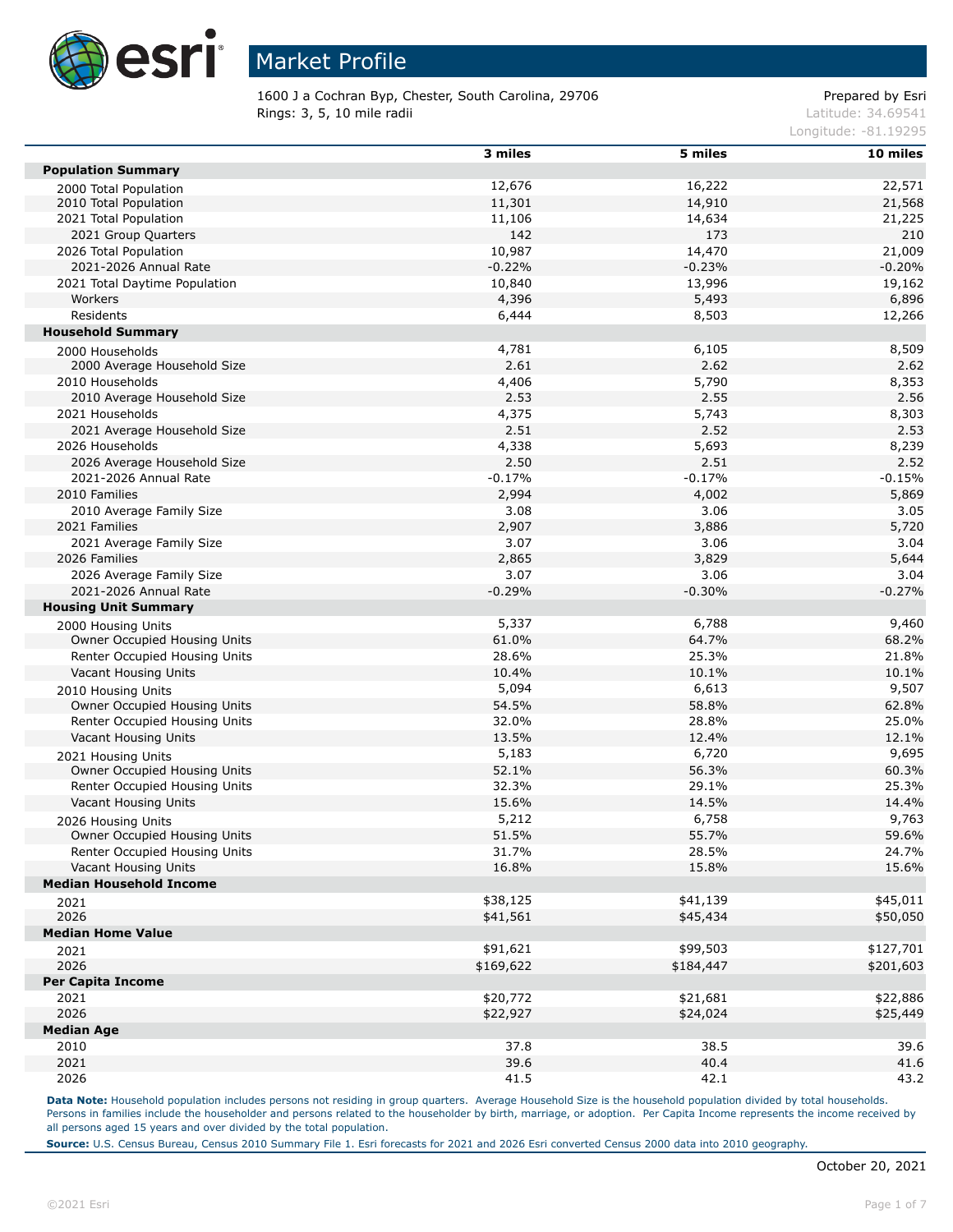

1600 J a Cochran Byp, Chester, South Carolina, 29706 Prepared by Esri **Rings: 3, 5, 10 mile radii** Latitude: 34.69541

Longitude: -81.19295

|                                            | 3 miles   | 5 miles   | 10 miles  |
|--------------------------------------------|-----------|-----------|-----------|
| 2021 Households by Income                  |           |           |           |
| Household Income Base                      | 4,375     | 5,743     | 8,303     |
| $<$ \$15,000                               | 21.7%     | 19.9%     | 17.4%     |
| $$15,000 - $24,999$                        | 14.4%     | 13.7%     | 12.8%     |
| \$25,000 - \$34,999                        | 10.7%     | 10.3%     | 10.1%     |
| \$35,000 - \$49,999                        | 12.2%     | 12.7%     | 13.3%     |
| \$50,000 - \$74,999                        | 17.4%     | 18.4%     | 19.2%     |
| \$75,000 - \$99,999                        | 11.4%     | 11.7%     | 12.5%     |
| \$100,000 - \$149,999                      | 7.6%      | 8.5%      | 9.5%      |
| \$150,000 - \$199,999                      | 3.2%      | 3.2%      | 3.5%      |
| $$200,000+$                                | 1.4%      | 1.6%      | 1.7%      |
| Average Household Income                   | \$52,976  | \$55,396  | \$58,473  |
| 2026 Households by Income                  |           |           |           |
| Household Income Base                      | 4,338     | 5,693     | 8,239     |
| $<$ \$15,000                               | 20.1%     | 18.2%     | 15.8%     |
| $$15,000 - $24,999$                        | 13.4%     | 12.5%     | 11.5%     |
| \$25,000 - \$34,999                        | 10.2%     | 9.7%      | 9.4%      |
| \$35,000 - \$49,999                        | 12.2%     | 12.7%     | 13.2%     |
| \$50,000 - \$74,999                        | 17.8%     | 18.9%     | 19.6%     |
| \$75,000 - \$99,999                        | 12.3%     | 12.6%     | 13.4%     |
| $$100,000 - $149,999$                      | 8.6%      | 9.8%      | 10.9%     |
| \$150,000 - \$199,999                      | 3.9%      | 3.8%      | 4.4%      |
| \$200,000+                                 | 1.5%      | 1.8%      | 1.9%      |
| Average Household Income                   | \$58,347  | \$61,233  | \$64,868  |
| 2021 Owner Occupied Housing Units by Value |           |           |           |
| Total                                      | 2,700     | 3,786     | 5,846     |
| $<$ \$50,000                               | 21.7%     | 18.4%     | 15.4%     |
| \$50,000 - \$99,999                        | 33.9%     | 31.9%     | 28.5%     |
| $$100,000 - $149,999$                      | 8.7%      | 10.3%     | 11.1%     |
| \$150,000 - \$199,999                      | 12.7%     | 12.7%     | 14.0%     |
| \$200,000 - \$249,999                      | 8.7%      | 9.1%      | 10.2%     |
| \$250,000 - \$299,999                      | 6.0%      | 8.6%      | 9.9%      |
| \$300,000 - \$399,999                      | 4.9%      | 4.5%      | 5.2%      |
| \$400,000 - \$499,999                      | 0.7%      | 0.9%      | 1.6%      |
| \$500,000 - \$749,999                      | 1.6%      | 2.5%      | 3.0%      |
| \$750,000 - \$999,999                      | 0.0%      | 0.1%      | 0.2%      |
| \$1,000,000 - \$1,499,999                  | 0.2%      | 0.4%      | 0.5%      |
| \$1,500,000 - \$1,999,999                  | 0.0%      | 0.0%      | 0.0%      |
| $$2,000,000 +$                             | 0.8%      | 0.6%      | 0.4%      |
| Average Home Value                         | \$151,121 | \$162,513 | \$175,222 |
| 2026 Owner Occupied Housing Units by Value |           |           |           |
| Total                                      | 2,686     | 3,767     | 5,823     |
| $<$ \$50,000                               | 13.3%     | 10.9%     | 8.5%      |
| \$50,000 - \$99,999                        | 23.2%     | 20.7%     | 17.3%     |
| $$100,000 - $149,999$                      | 7.3%      | 8.2%      | 8.4%      |
| \$150,000 - \$199,999                      | 15.7%     | 14.9%     | 15.3%     |
| \$200,000 - \$249,999                      | 12.5%     | 12.8%     | 13.9%     |
| \$250,000 - \$299,999                      | 10.1%     | 14.4%     | 16.1%     |
| \$300,000 - \$399,999                      | 11.2%     | 9.6%      | 10.1%     |
| \$400,000 - \$499,999                      | 1.1%      | 1.5%      | 2.7%      |
| \$500,000 - \$749,999                      | 3.4%      | 4.9%      | 5.6%      |
| \$750,000 - \$999,999                      | 0.0%      | 0.1%      | 0.4%      |
| $$1,000,000 - $1,499,999$                  | 0.3%      | 0.6%      | 0.7%      |
| $$1,500,000 - $1,999,999$                  | 0.0%      | $0.0\%$   | 0.0%      |
| $$2,000,000 +$                             | 1.8%      | 1.3%      | 0.9%      |
| Average Home Value                         | \$222,422 | \$232,058 | \$242,668 |

Data Note: Income represents the preceding year, expressed in current dollars. Household income includes wage and salary earnings, interest dividends, net rents, pensions, SSI and welfare payments, child support, and alimony.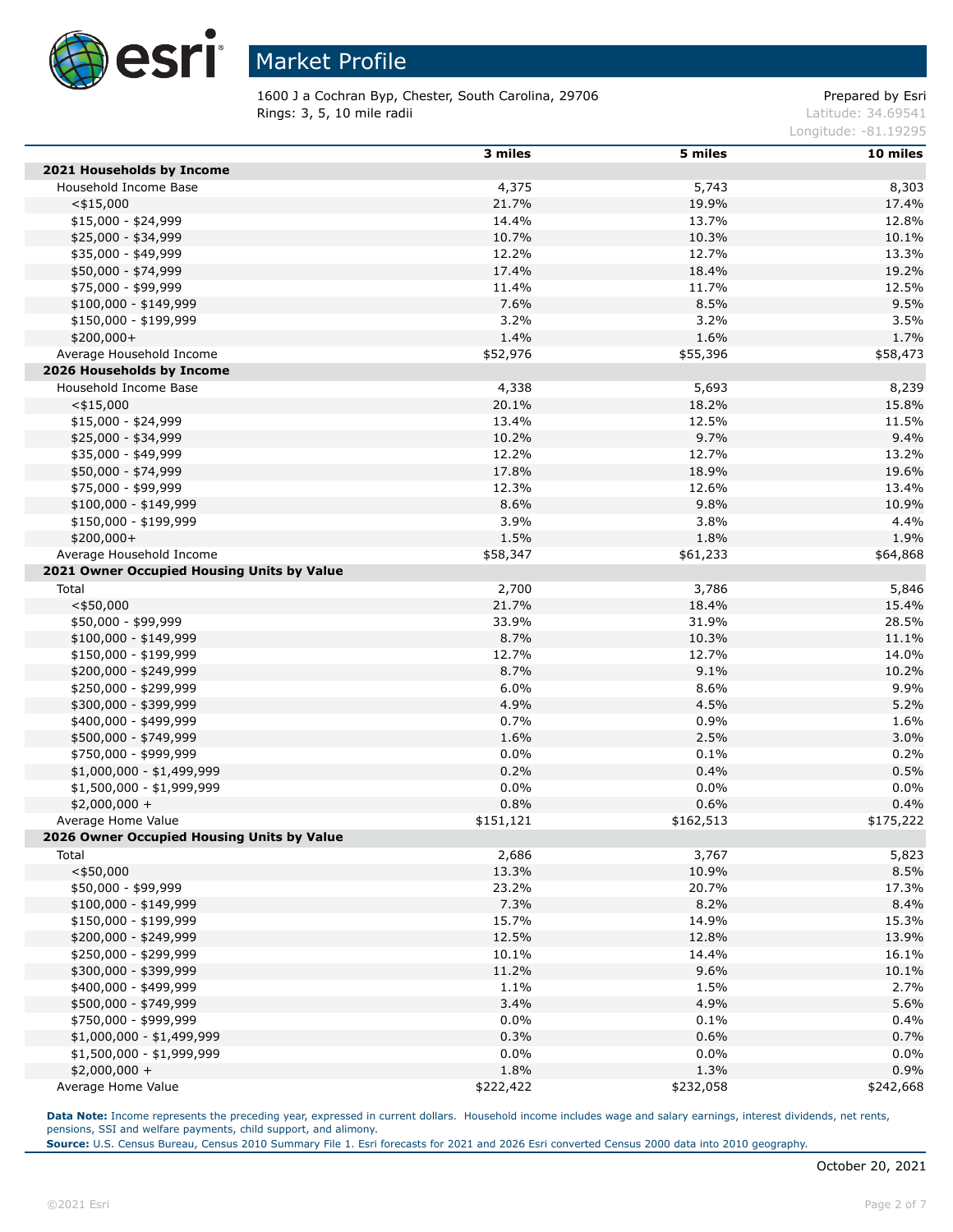

1600 J a Cochran Byp, Chester, South Carolina, 29706 Prepared by Esri **Rings: 3, 5, 10 mile radii** Latitude: 34.69541

Longitude: -81.19295

|                               | 3 miles | 5 miles | 10 miles |
|-------------------------------|---------|---------|----------|
| 2010 Population by Age        |         |         |          |
| Total                         | 11,300  | 14,908  | 21,564   |
| $0 - 4$                       | 7.4%    | 7.3%    | 6.9%     |
| $5 - 9$                       | 7.0%    | 6.8%    | 6.6%     |
| $10 - 14$                     | 6.8%    | 6.7%    | 6.6%     |
| $15 - 24$                     | 13.9%   | 13.5%   | 13.0%    |
| $25 - 34$                     | 11.3%   | 11.4%   | 11.2%    |
| $35 - 44$                     | 12.6%   | 12.6%   | 12.8%    |
| $45 - 54$                     | 14.4%   | 14.6%   | 14.9%    |
| $55 - 64$                     | 12.8%   | 13.2%   | 13.5%    |
| $65 - 74$                     | 7.7%    | 7.8%    | 8.2%     |
| 75 - 84                       | 4.4%    | 4.4%    | 4.5%     |
| $85 +$                        | 1.8%    | 1.7%    | 1.7%     |
| $18 +$                        | 74.3%   | 74.8%   | 75.4%    |
| 2021 Population by Age        |         |         |          |
| Total                         | 11,106  | 14,635  | 21,224   |
| $0 - 4$                       | 6.5%    | 6.3%    | 6.0%     |
| $5 - 9$                       | 7.2%    | 7.0%    | 6.6%     |
| $10 - 14$                     | 6.9%    | 6.8%    | 6.6%     |
| $15 - 24$                     | 10.7%   | 10.4%   | 10.2%    |
| $25 - 34$                     | 13.1%   | 13.0%   | 12.8%    |
| $35 - 44$                     | 11.3%   | 11.6%   | 11.6%    |
| 45 - 54                       | 12.1%   | 12.1%   | 12.5%    |
| $55 - 64$                     | 13.5%   | 13.7%   | 14.2%    |
| $65 - 74$                     | 11.5%   | 11.9%   | 12.2%    |
| $75 - 84$                     | 5.3%    | 5.3%    | 5.5%     |
| $85 +$                        | 1.8%    | 1.8%    | 1.8%     |
| $18 +$                        | 75.9%   | 76.4%   | 77.4%    |
| 2026 Population by Age        |         |         |          |
| Total                         | 10,987  | 14,470  | 21,012   |
| $0 - 4$                       | 6.2%    | 6.1%    | 5.8%     |
| $5 - 9$                       | 6.6%    | 6.4%    | 6.2%     |
| $10 - 14$                     | 6.9%    | 6.8%    | 6.7%     |
| $15 - 24$                     | 11.3%   | 11.1%   | 10.8%    |
| $25 - 34$                     | 10.6%   | 10.3%   | 10.2%    |
| $35 - 44$                     | 12.5%   | 12.6%   | 12.6%    |
| $45 - 54$                     | 11.6%   | 11.8%   | 11.9%    |
| $55 - 64$                     | 12.8%   | 13.0%   | 13.6%    |
| $65 - 74$                     | 12.5%   | 12.7%   | 13.0%    |
| 75 - 84                       | 6.9%    | 7.1%    | 7.3%     |
| $85 +$                        | 2.0%    | 2.0%    | 2.0%     |
| $18 +$                        | 76.3%   | 76.6%   | 77.4%    |
| <b>2010 Population by Sex</b> |         |         |          |
| Males                         | 5,356   | 7,106   | 10,352   |
| Females                       | 5,945   | 7,804   | 11,216   |
| 2021 Population by Sex        |         |         |          |
| Males                         | 5,297   | 7,018   | 10,246   |
| Females                       | 5,809   | 7,616   | 10,979   |
| 2026 Population by Sex        |         |         |          |
| Males                         | 5,271   | 6,973   | 10,180   |
| Females                       | 5,717   | 7,497   | 10,830   |

**Source:** U.S. Census Bureau, Census 2010 Summary File 1. Esri forecasts for 2021 and 2026 Esri converted Census 2000 data into 2010 geography.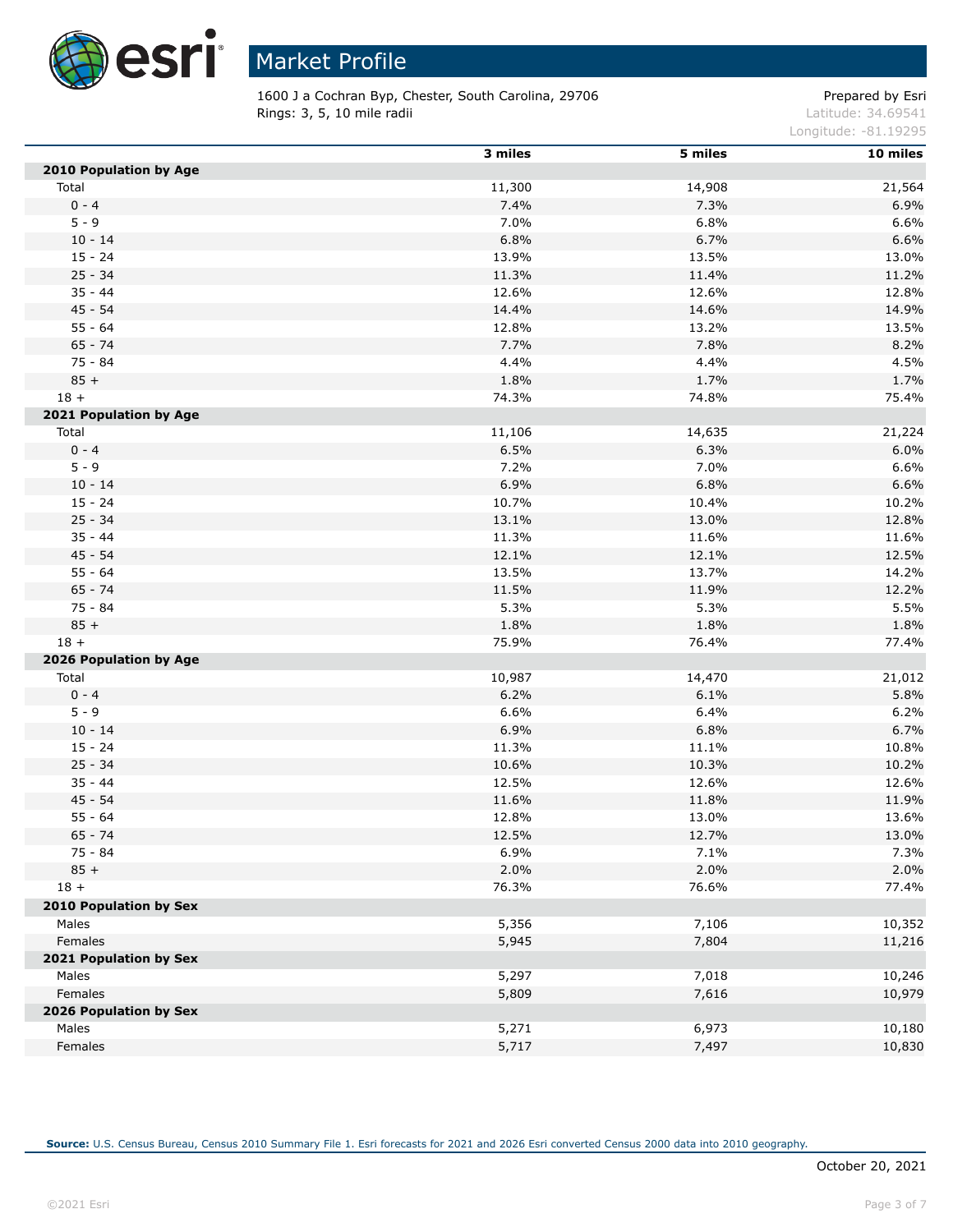

1600 J a Cochran Byp, Chester, South Carolina, 29706 Prepared by Esri **Rings: 3, 5, 10 mile radii** Latitude: 34.69541

Longitude: -81.19295

|                                                    | 3 miles | 5 miles | 10 miles |
|----------------------------------------------------|---------|---------|----------|
| 2010 Population by Race/Ethnicity                  |         |         |          |
| Total                                              | 11,300  | 14,910  | 21,569   |
| White Alone                                        | 40.4%   | 46.8%   | 54.5%    |
| <b>Black Alone</b>                                 | 57.1%   | 50.5%   | 42.7%    |
| American Indian Alone                              | 0.3%    | 0.4%    | 0.4%     |
| Asian Alone                                        | 0.3%    | 0.3%    | 0.4%     |
| Pacific Islander Alone                             | 0.0%    | 0.0%    | 0.0%     |
| Some Other Race Alone                              | 0.4%    | 0.5%    | 0.5%     |
| Two or More Races                                  | 1.4%    | 1.4%    | 1.4%     |
| Hispanic Origin                                    | 1.1%    | 1.2%    | 1.4%     |
| Diversity Index                                    | 52.1    | 53.7    | 53.3     |
| 2021 Population by Race/Ethnicity                  |         |         |          |
| Total                                              | 11,105  | 14,635  | 21,224   |
| White Alone                                        | 41.0%   | 47.4%   | 55.0%    |
| <b>Black Alone</b>                                 | 55.2%   | 48.6%   | 40.9%    |
| American Indian Alone                              | 0.4%    | 0.5%    | 0.5%     |
| Asian Alone                                        | 0.7%    | 0.6%    | 0.7%     |
| Pacific Islander Alone                             | 0.0%    | 0.0%    | 0.0%     |
| Some Other Race Alone                              | 0.6%    | 0.8%    | 0.8%     |
| Two or More Races                                  | 2.1%    | 2.1%    | 2.1%     |
| Hispanic Origin                                    | 1.8%    | 2.1%    | 2.3%     |
| Diversity Index                                    | 54.3    | 55.7    | 55.2     |
| 2026 Population by Race/Ethnicity                  |         |         |          |
| Total                                              | 10,987  | 14,470  | 21,011   |
| White Alone                                        | 41.1%   | 47.5%   | 55.0%    |
| <b>Black Alone</b>                                 | 54.2%   | 47.6%   | 39.9%    |
| American Indian Alone                              | 0.4%    | 0.5%    | 0.5%     |
| Asian Alone                                        | 0.9%    | 0.8%    | 0.9%     |
| Pacific Islander Alone                             | 0.0%    | 0.0%    | 0.0%     |
| Some Other Race Alone                              | 0.8%    | 0.9%    | 1.0%     |
| Two or More Races                                  | 2.6%    | 2.6%    | 2.7%     |
| Hispanic Origin                                    | 2.2%    | 2.6%    | 2.9%     |
| Diversity Index                                    | 55.7    | 57.1    | 56.4     |
| 2010 Population by Relationship and Household Type |         |         |          |
| Total                                              | 11,301  | 14,910  | 21,568   |
| In Households                                      | 98.7%   | 98.8%   | 99.0%    |
| In Family Households                               | 84.7%   | 85.2%   | 85.8%    |
| Householder                                        | 26.4%   | 26.8%   | 27.2%    |
| Spouse                                             | 13.2%   | 14.8%   | 16.6%    |
| Child                                              | 37.0%   | 35.9%   | 34.7%    |
| Other relative                                     | 5.0%    | 4.7%    | 4.4%     |
| Nonrelative                                        | 3.2%    | 3.0%    | 2.8%     |
| In Nonfamily Households                            | 14.1%   | 13.6%   | 13.3%    |
| In Group Quarters                                  | 1.3%    | 1.2%    | 1.0%     |
| <b>Institutionalized Population</b>                | 1.2%    | 1.1%    | 0.9%     |
| Noninstitutionalized Population                    | 0.0%    | 0.1%    | 0.1%     |

Data Note: Persons of Hispanic Origin may be of any race. The Diversity Index measures the probability that two people from the same area will be from different race/ ethnic groups. **Source:** U.S. Census Bureau, Census 2010 Summary File 1. Esri forecasts for 2021 and 2026 Esri converted Census 2000 data into 2010 geography.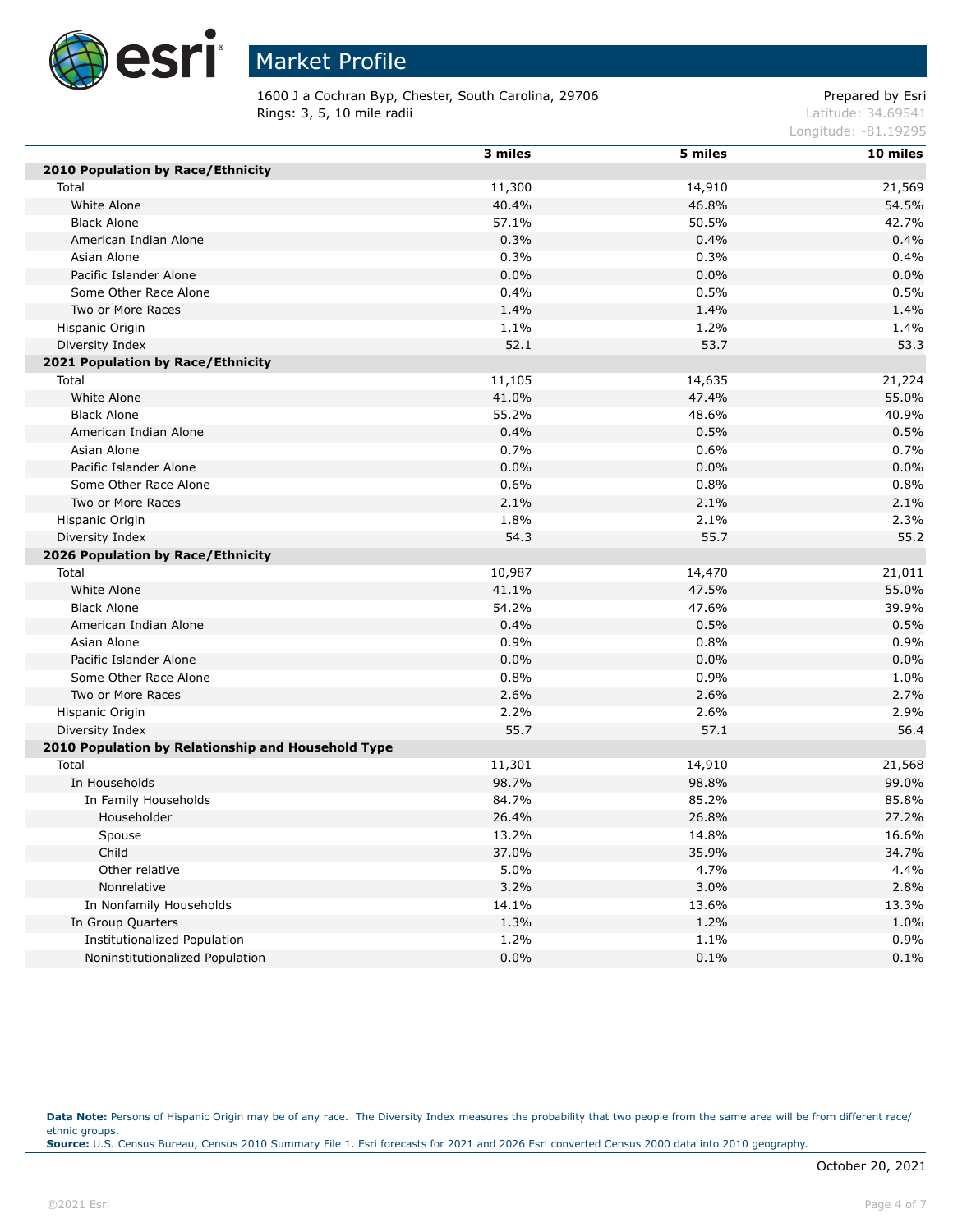

Г

Г

Г

# Market Profile

1600 J a Cochran Byp, Chester, South Carolina, 29706 Prepared by Esri **Rings: 3, 5, 10 mile radii** Latitude: 34.69541

Longitude: -81.19295

|                                               | 3 miles       | 5 miles       | 10 miles |
|-----------------------------------------------|---------------|---------------|----------|
| 2021 Population 25+ by Educational Attainment |               |               |          |
| Total                                         | 7,623         | 10,158        | 14,982   |
| Less than 9th Grade                           | 5.4%          | 5.5%          | 5.3%     |
| 9th - 12th Grade, No Diploma                  | 12.5%         | 12.2%         | 11.7%    |
|                                               |               |               |          |
| High School Graduate                          | 33.6%<br>5.5% | 34.3%<br>5.7% | 33.7%    |
| GED/Alternative Credential                    |               |               | 6.0%     |
| Some College, No Degree                       | 20.6%         | 19.4%         | 18.8%    |
| Associate Degree                              | 8.9%          | 9.5%          | 10.6%    |
| Bachelor's Degree                             | 8.9%          | 8.7%          | 8.8%     |
| Graduate/Professional Degree                  | 4.5%          | 4.7%          | 5.1%     |
| 2021 Population 15+ by Marital Status         |               |               |          |
| Total                                         | 8,815         | 11,684        | 17,140   |
| Never Married                                 | 44.2%         | 41.6%         | 37.8%    |
| Married                                       | 39.2%         | 41.7%         | 45.6%    |
| Widowed                                       | 7.8%          | 8.3%          | 8.6%     |
| Divorced                                      | 8.8%          | 8.3%          | 8.0%     |
| 2021 Civilian Population 16+ in Labor Force   |               |               |          |
| Civilian Population 16+                       | 5,087         | 6,652         | 9,679    |
| Population 16+ Employed                       | 89.5%         | 90.5%         | 91.6%    |
| Population 16+ Unemployment rate              | 10.5%         | 9.5%          | 8.4%     |
| Population 16-24 Employed                     | 10.1%         | 9.6%          | 9.4%     |
| Population 16-24 Unemployment rate            | 23.4%         | 20.8%         | 18.4%    |
| Population 25-54 Employed                     | 63.3%         | 63.8%         | 64.0%    |
| Population 25-54 Unemployment rate            | 9.1%          | 8.6%          | 7.6%     |
| Population 55-64 Employed                     | 17.0%         | 17.6%         | 18.6%    |
| Population 55-64 Unemployment rate            | 11.2%         | 9.6%          | 8.2%     |
| Population 65+ Employed                       | 9.6%          | $9.0\%$       | 7.9%     |
| Population 65+ Unemployment rate              | 1.1%          | 1.5%          | 1.7%     |
| 2021 Employed Population 16+ by Industry      |               |               |          |
| Total                                         | 4,554         | 6,018         | 8,863    |
| Agriculture/Mining                            | 2.5%          | 2.3%          | 2.1%     |
| Construction                                  | 6.4%          | 6.9%          | 7.7%     |
| Manufacturing                                 | 21.7%         | 22.7%         | 22.4%    |
| Wholesale Trade                               | 2.5%          | 3.0%          | 3.2%     |
| Retail Trade                                  | 12.0%         | 11.8%         | 11.7%    |
| Transportation/Utilities                      | 5.9%          | 6.3%          | 6.5%     |
| Information                                   | 0.9%          | 1.0%          | 1.0%     |
| Finance/Insurance/Real Estate                 | 4.0%          | 3.6%          | 3.4%     |
| Services                                      | 38.4%         | 37.1%         | 36.8%    |
| <b>Public Administration</b>                  | 5.6%          | 5.3%          | 5.2%     |
| 2021 Employed Population 16+ by Occupation    |               |               |          |
| Total                                         | 4,553         | 6,019         | 8,862    |
| White Collar                                  | 44.1%         | 44.1%         | 44.4%    |
| Management/Business/Financial                 | 7.1%          | 7.5%          | 8.3%     |
| Professional                                  | 17.5%         | 16.8%         | 16.1%    |
| <b>Sales</b>                                  | 8.8%          | 8.5%          | 8.5%     |
|                                               | 10.7%         | 11.3%         | 11.5%    |
| Administrative Support                        |               |               |          |
| <b>Services</b>                               | 17.0%         | 16.5%         | 15.5%    |
| <b>Blue Collar</b>                            | 38.9%         | 39.5%         | 40.0%    |
| Farming/Forestry/Fishing                      | 0.5%          | 0.5%          | 0.7%     |
| Construction/Extraction                       | 4.9%          | 4.8%          | 5.0%     |
| Installation/Maintenance/Repair               | 3.0%          | 3.4%          | 4.5%     |
| Production                                    | 15.0%         | 15.6%         | 15.5%    |
| Transportation/Material Moving                | 15.6%         | 15.1%         | 14.5%    |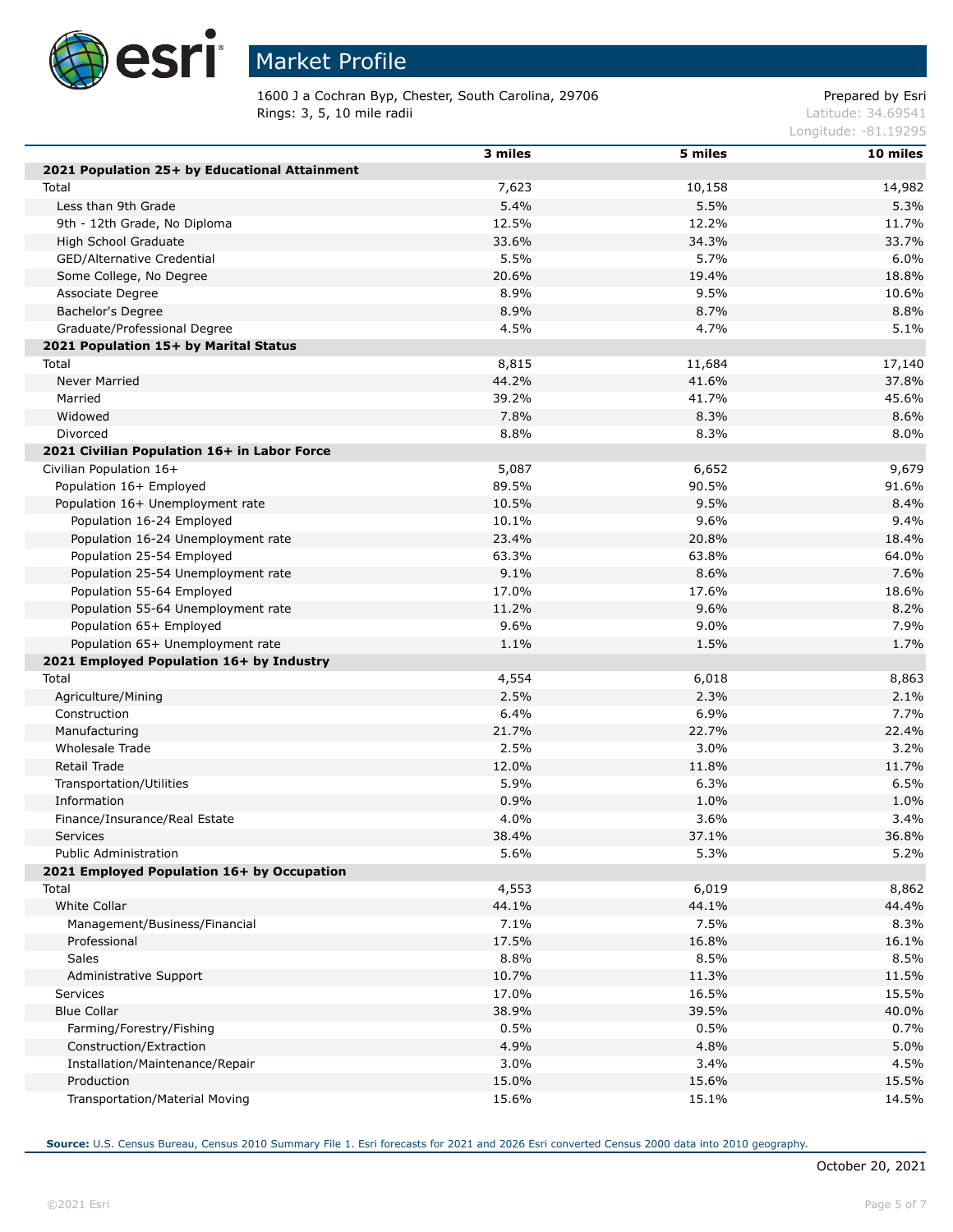

1600 J a Cochran Byp, Chester, South Carolina, 29706 Prepared by Esri Rings: 3, 5, 10 mile radii and the contract of the contract of the contract of the contract of the contract of the contract of the contract of the contract of the contract of the contract of the contract of the contract of

Longitude: -81.19295

|                                               | 3 miles | 5 miles | 10 miles |
|-----------------------------------------------|---------|---------|----------|
| 2010 Households by Type                       |         |         |          |
| Total                                         | 4,406   | 5,790   | 8,353    |
| Households with 1 Person                      | 28.7%   | 27.4%   | 26.2%    |
| Households with 2+ People                     | 71.3%   | 72.6%   | 73.8%    |
| Family Households                             | 68.0%   | 69.1%   | 70.3%    |
| Husband-wife Families                         | 34.1%   | 38.2%   | 42.7%    |
| With Related Children                         | 13.2%   | 14.9%   | 16.7%    |
| Other Family (No Spouse Present)              | 33.8%   | 30.9%   | 27.5%    |
| Other Family with Male Householder            | 6.2%    | 6.3%    | 6.2%     |
| With Related Children                         | 2.6%    | 2.8%    | 3.0%     |
| Other Family with Female Householder          | 27.6%   | 24.6%   | 21.4%    |
| With Related Children                         | 18.9%   | 16.8%   | 14.5%    |
| Nonfamily Households                          | 3.4%    | 3.4%    | 3.6%     |
|                                               |         |         |          |
| All Households with Children                  | 35.0%   | 35.0%   | 34.6%    |
|                                               |         |         |          |
| Multigenerational Households                  | 6.9%    | 6.8%    | 6.4%     |
| Unmarried Partner Households                  | 7.4%    | 7.1%    | 6.8%     |
| Male-female                                   | 6.9%    | 6.5%    | 6.2%     |
| Same-sex                                      | 0.5%    | 0.6%    | 0.6%     |
| 2010 Households by Size                       |         |         |          |
| Total                                         | 4,405   | 5,790   | 8,354    |
| 1 Person Household                            | 28.7%   | 27.4%   | 26.2%    |
| 2 Person Household                            | 30.2%   | 31.3%   | 32.6%    |
| 3 Person Household                            | 17.5%   | 17.7%   | 17.8%    |
| 4 Person Household                            | 12.8%   | 12.9%   | 13.1%    |
| 5 Person Household                            | 6.5%    | 6.5%    | 6.4%     |
| 6 Person Household                            | 2.5%    | 2.5%    | 2.3%     |
| 7 + Person Household                          | 1.8%    | 1.7%    | 1.6%     |
| 2010 Households by Tenure and Mortgage Status |         |         |          |
| Total                                         | 4,406   | 5,790   | 8,353    |
| Owner Occupied                                | 63.0%   | 67.2%   | 71.5%    |
| Owned with a Mortgage/Loan                    | 37.3%   | 40.4%   | 43.4%    |
| Owned Free and Clear                          | 25.7%   | 26.8%   | 28.1%    |
|                                               | 37.0%   |         | 28.5%    |
| Renter Occupied                               |         | 32.8%   |          |
| 2021 Affordability, Mortgage and Wealth       |         |         |          |
| Housing Affordability Index                   | 230     | 231     | 200      |
| Percent of Income for Mortgage                | 10.1%   | 10.1%   | 11.9%    |
| Wealth Index                                  | 45      | 48      | 53       |
| 2010 Housing Units By Urban/ Rural Status     |         |         |          |
| <b>Total Housing Units</b>                    | 5,094   | 6,613   | 9,507    |
| Housing Units Inside Urbanized Area           | 0.0%    | 0.0%    | 0.0%     |
| Housing Units Inside Urbanized Cluster        | 78.0%   | 62.0%   | 44.4%    |
| Rural Housing Units                           | 22.0%   | 38.0%   | 55.6%    |
| 2010 Population By Urban/ Rural Status        |         |         |          |
| <b>Total Population</b>                       | 11,301  | 14,910  | 21,568   |
| Population Inside Urbanized Area              | $0.0\%$ | 0.0%    | 0.0%     |
| Population Inside Urbanized Cluster           | 77.5%   | 60.6%   | 43.2%    |
| Rural Population                              | 22.5%   | 39.4%   | 56.7%    |

Data Note: Households with children include any households with people under age 18, related or not. Multigenerational households are families with 3 or more parentchild relationships. Unmarried partner households are usually classified as nonfamily households unless there is another member of the household related to the householder. Multigenerational and unmarried partner households are reported only to the tract level. Esri estimated block group data, which is used to estimate polygons or non-standard geography.